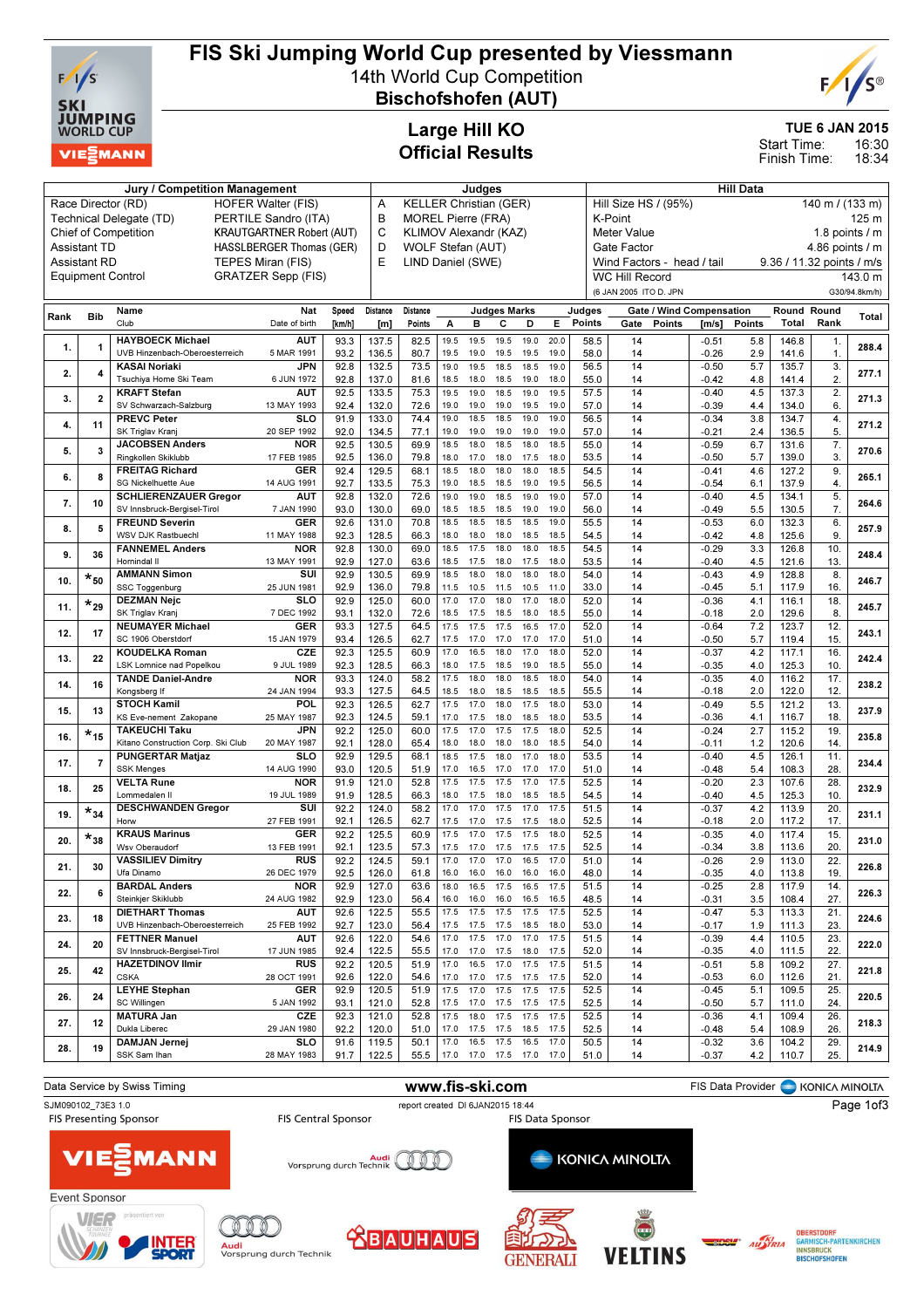

# FIS Ski Jumping World Cup presented by Viessmann

14th World Cup Competition Bischofshofen (AUT)



Large Hill KO Official Results

TUE 6 JAN 2015

16:30 18:34 Start Time: Finish Time:

### Rank Bib Name Club Nat Date of birth Speed [km/h] Distance [m] **Distance** Points Judges Marks A B C D E Judges Points Gate / Wind Compensation Gate Points [m/s] Points Round Round Total <sup>tound</sup> Total<br>Rank <sup>Total</sup> 29. 23 211.9 KRANJEC Robert SK Triglav Kranj<br>**POPPINGER Manuel** SLO 16 JUL 1981 92.3 121.5 53.7 17.0 17.0 17.5 17.5 17.5 52.0 14 -0.39 4.4 110.1 24. 92.3 117.5 46.5 15.5 16.5 16.5 16.5 16.5 49.5 14 -0.51 5.8 101.8 29. 30. 37 193.4 POPPINGER Manuel SV Innsbruck-Bergisel-Tirol **AUT** 19 MAY 1989 92.2 | 120.0 | 51.0 | 16.5 17.0 17.0 17.5 17.5 | 51.5 | 14 | -0.11 1.2 | 103.7 | 30. 91.9 | 112.0 | 36.6 | 16.0 17.0 17.0 17.0 16.5 | 50.5 | 14 | -0.23 2.6 | 89.7 | 30. not qualified for final round 31. 21 KUBACKI Dawid (\* 109.0 KUBACKI DA 190.1 | 120.5 | 51.9 | 17.5 17.5 17.5 17.5 | 52.5 | 14 | 104.1 | 4.6 | 109.0 | 31. | 109.0 | 109.0 | 109.0 | 109.0 | 109.0 | 109.0 | 109.0 | 109.0 | 109.0 | 109.0 | 109.0 | 109.0 | TS Wisla Zakopane POL 12 MAR 1990  $93.1$  | 120.5 | 51.9 | 17.5 17.5 17.0 17.5 17.5 | 52.5 | 14 | -0.41 4.6 | 109.0 | 31. 32. 46 FISENBICHLER Markus (1984 | 1984 | 1984 | 1984 | 1984 | 1984 | 1984 | 1984 | 1984 | 1984 | 1984 | 1984<br>2009 - Prince Later of American Company of the Campion of the Campion of the Campion of the Campion of the Cam TSV Siegsdorf GER 3 APR 1991 92.4 | 121.5 | 53.7 | 16.5 16.0 17.0 17.0 | 17.0 | 50.5 | 14 | -0.37 4.2 | 108.4 | 32. 33. 9 107.8 ZYLA Piotr KS Wisla Wisla POL 16 JAN 1987  $92.0$  | 120.0 | 51.0 | 16.5 16.5 16.5 17.5 17.5 | 50.5 | 14 | -0.56 6.3 | 107.8 | 33. 34. 40 WENIG Daniel – GOR 93.0 120.5 51.9 17.0 16.0 17.5 17.0 17.0 51.0 14 – 0.35 – 4.0 106.9 34. 106.9 106.9<br>34. 40 WENIG DANIEL – 10.00001 10.0001 12.0000 12.000 12.000 12.000 12.000 12.000 12.000 12.000 12.000 12.000 SK Berchtesgaden GER 12 AUG 1991 93.0 | 120.5 | 51.9 | 17.0 16.0 17.5 17.0 17.0 | 51.0 | 14 | -0.35 4.0 | 106.9 | 34. 35. 47 105.2 JANDA Jakub Dukla Lib **CZE** 27 APR 1978 92.1 | 118.5 | 48.3 | 17.0 16.5 17.5 17.5 17.5 | 52.0 | 14 | -0.43 4.9 | 105.2 | 35. 36. 33 SAKUYAMA Kento om SLT. 20 JULI 2000 | 318.5 | 48.3 | 16.5 16.5 17.0 16.5 17.0 | 50.0 | 14 | -0.48 5.4 | 103.7 | 36. | 103.7 | 103.7 | 103.7 | 103.7 | 103.7 | 103.7 | 103.7 | 103.7 | 103.7 | 103.7 | 103.7 | 103.7 | 1 Kitano Construction Corp.Ski Team **JPN** 3 JUL 1990 91.9 | 118.5 | 48.3 | 16.5 16.5 17.0 16.5 17.0 | 50.0 | 14 | -0.48 5.4 | 103.7 | 36. 37. 39 103.3 KOIVURANTA Anssi Kuusamon Erä-Veikot FIN 3 JUL 1988 92.6 119.0 49.2 16.5 16.5 17.0 17.0 17.0 50.5 14 -0.32 3.6 103.3 37. 38. 28 SJOEEN Phillip (1908) 193.1 119.0 49.2 16.5 16.5 17.0 16.5 17.0 50.0 14 -0.35 4.0 103.2 38. 103.2 Bekkelaget SI NOR 24 DEC 1995 93.1 | 119.0 |  $\,$  49.2 | 16.5 16.5 17.0 16.5 17.0 |  $\,$  50.0 |  $\,$  14 |  $\,$   $\,$   $\,$  -0.35  $\,$   $\,$  4.0 | 103.2 |  $\,$  38. 39. 44 NGNER Clemens Titl (192.1 | 192.1 | 118.5 | 48.3 | 16.5 17.0 17.0 17.0 17.0 | 51.0 | 14 | -0.25 2.8 | 102.1 | 39. | 102.1 | 102.1 | 102.1 | 102.1 | 102.1 | 102.1 | 102.1 | 102.1 | 102.1 | 102.1 | 102.1 | 102.1 | 102 SV Innsbruck-Bergisel-Tirol **AUT** 2 FEB 1993 92.1 | 118.5 | 48.3 | 16.5 17.0 17.0 17.0 17.0 | 51.0 | 14 | -0.25 2.8 | 102.1 | 39. 40. 27 ASIKAINEN Lauri 1:00 (1919) 117.5 | 46.5 | 16.5 17.0 17.0 16.5 17.0 | 50.5 | 14 | 10.39 | 4.4 | 101.4 | 40. | 101.4<br>40. | 27 | MICHAEN LAURENT DO MANAGER | 10.1.4 | 10.1.4 | 10.1.4 | 10.1.4 | 10.1.4 | 10.1.4 | 10.1. Kuusamon Erae-Veikot FIN 28 MAY 1989  $91.9$  | 117.5 | 46.5 | 16.5 17.0 17.0 16.5 17.0 | 50.5 | 14 | -0.39 4.4 | 101.4 | 40. 41. 31 101.1 BOYARINTSEV Vladislav CSKA<br>TOLLINGER Elias RUS 31 OCT 1994  $92.1$  | 117.5 | 46.5 | 16.5 16.5 16.5 16.5 17.0 | 49.5 | 14 | -0.45 5.1 | 101.1 | 41. 42. 45 NOLLINGER Elias (No. 2001) 100.4 NOVEMBER 2010 12: 100.4 NOLLINGER ELIAS (NO.4 NO.4 NO.4 NO.4 NO.4 NO.4<br>42. 45 Nolling Prince of the case of the contract of the contract of the contract of the contract of the contra SV Innsbruck-Bergisel-Tirol<br>FORFANG Johann Andre **AUT** 25 MAR 1995  $92.5$  | 116.5 | 44.7 | 17.0 17.0 16.5 17.0 16.5 | 50.5 | 14 |  $-0.46$  5.2 | 100.4 | 42. 43. 14 99.8 FORFANG Johann Andre Tromsoe Skiklubb **NOR** 4 JUL 1995  $92.2$  | 118.5 | 48.3 | 16.5 16.0 16.5 16.0 16.5 | 49.0 | 14 | -0.22 2.5 | 99.8 | 43. 44. 35 OCCIDITATION ROK 192.3 | 116.0 | 43.8 | 16.5 16.5 17.0 16.5 17.0 | 50.0 | 14 | -0.47 5.3 | 99.1 | 44. | 99.1<br>44. | 35 OCCIDITATION ROCEDITATION CARDINATION ROCEDITY OF THE SUPERVISTING RESERVE TO A SUPERVISTING POST SSD Stol Zirovnica **SLO** 6 APR 1993 92.3 116.0 43.8 16.5 16.5 17.0 16.5 17.0 50.0 14 -0.47 5.3 99.1 44. 45. 48 MLUSEK Bartlomiej – POL 92.1 | 115.5 | 42.9 | 16.5 16.5 16.5 16.5 16.5 | 49.5 | 14 | -0.50 5.7 | 98.1 | 45. | 98.1<br>45. | 48 | MOLEN DOMESTIC CONTROLS | 19.1 | 19.5 | 42.9 | 16.5 16.5 16.5 16.5 | 48.5 | 14 | -0.50 5. LKS Klmczok Bystra<br>KOFI FR Andreas **POL** 15 JAN 1993  $92.1$  | 115.5 | 42.9 | 16.5 16.5 16.5 16.5 16.5 | 49.5 | 14 | -0.50 5.7 | 98.1 | 45. 46. 26 MOFLER Andreas Titl (1923 | 116.5 | 44.7 | 16.5 16.5 17.0 17.0 17.5 | 50.5 | 14 | 0.24 2.7 | 97.9 | 46. | 97.9<br>45. | 26 | 27.9 | 28 | 28 | 29.9 | 20.9 | 20.9 | 20.9 | 20.9 | 20.9 | 20.9 | 20.9 | 20.9 | 20.9 | 20.9 | SV Innsbruck-Bergisel-Tirol AUT 17 MAY 1984 92.3 | 116.5 | 44.7 | 16.5 16.5 17.0 17.0 17.5 | 50.5 | 14 | -0.24 2.7 | 97.9 | 46. 47. 43 KOBAYASHI Junshiro (1988) JPN 91.9 113.0 38.4 16.0 16.5 16.5 16.5 16.5 16.5 49.5 14 (19.50 5.7 93.6 47. 93.6 17. 93.6 Megmilk Snow Brand Ski Team<br>MAEAETTAE Jarkko JPN 11 JUN 1991  $91.9$  | 113.0 | 38.4 | 16.0 16.5 16.5 16.5 16.5 | 49.5 | 14 | -0.50 5.7 | 93.6 | 47. 48. 32 93.4 MAEAETTAE Jarkko Kainuun Hiihtoseura<br>SHIMIZU Reruhi FIN 28 DEC 1994  $92.0$  | 115.0 | 42.0 | 16.5 16.5 16.5 16.5 16.5 | 49.5 | 14 | -0.17 1.9 | 93.4 | 48. 49. 41 SHIMIZU Reruhi 1970 (1971 | 1978 | 113.0 | 38.4 | 16.0 16.0 16.0 16.0 16.0 | 48.0 | 14 | 10.27 3.1 | 89.5 | 49. | 89.5 | 49. | 89.5 | 49. | 89.5 | 49. | 89.5 | 19. | 89.5 | 19. | 89.5 | 19. | 89.5 | 19. | 89.5 | 19. Megmilk Snow Brand Ski Team **JPN** 4 DEC 1993 92.6 113.0 38.4 16.0 16.0 16.0 15.5 16.0 48.0 14 -0.27 3.1 89.5 49. 50. 49 85.8 ZNISZCZOL Aleksander KS Wisla Wisla POL 8 MAR 1994 92.3 109.5 32.1 16.0 16.0 16.0 16.5 16.0 48.0 14 -0.50 5.7 85.8 50.